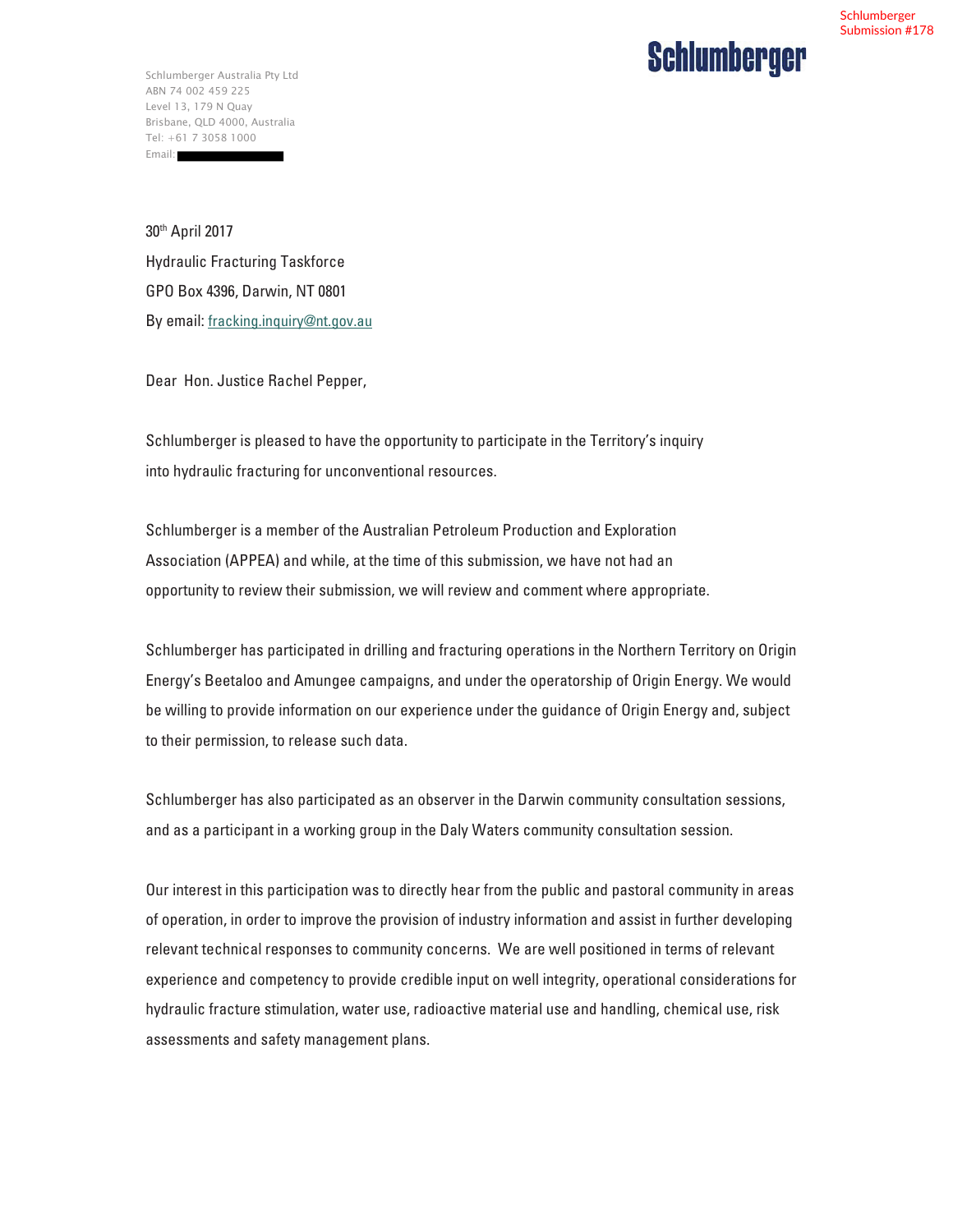We perform hydraulic fracturing services under the operatorship of companies with licenses for drilling and related activities in the Northern Territory, and as such provide technical, safety, planning and execution advice to the operating company.

#### 1. About Schlumberger

Schlumberger Limited was established in 1927 and today is the world's largest oilfield service company, supplying technology, project management and information solutions that optimize performance for customers within the oil and gas industry. Reflecting our belief that diversity spurs creativity, collaboration, and understanding of customers' needs, Schlumberger employs more than 100,000 people representing over 140 nationalities and working in more than 85 countries. Our employees are committed to working with our customers to create the highest level of added value. Knowledge communities and expert groups within our organization enable teamwork and knowledge sharing unencumbered by geographic boundaries.

Globally, Schlumberger has performed hundreds of thousands of hydraulic fracturing treatments over the past 60 years. Today, hydraulic fracturing is a key component in the successful development of unconventional resources globally, providing energy security to many nations.

With research and engineering facilities worldwide, Schlumberger places strong emphasis on developing innovative technology that adds value for our customers. Developments in hydraulic fracturing technology have brought forth increasing operational efficiency, improvements in reservoir performance and, of course, a reduction in footprint of our activity. Schlumberger is committed to ensuring that hydraulic fracturing operations in the Northern Territory are performed in the most environmentally responsible manner possible.

Schlumberger Australia Pty Ltd has been operating in Australia since 1964 and currently employs over 1,000 people in country. Schlumberger Australia has offices and operating bases in various locations within Australia: Perth, Melbourne, Brisbane, Karratha, Broome, Darwin, Toowoomba, Roma, Adelaide and Moomba. Schlumberger Australia offers a comprehensive portfolio of services to our customers including Seismic, Wireline, Directional Drilling, Logging-While-Drilling,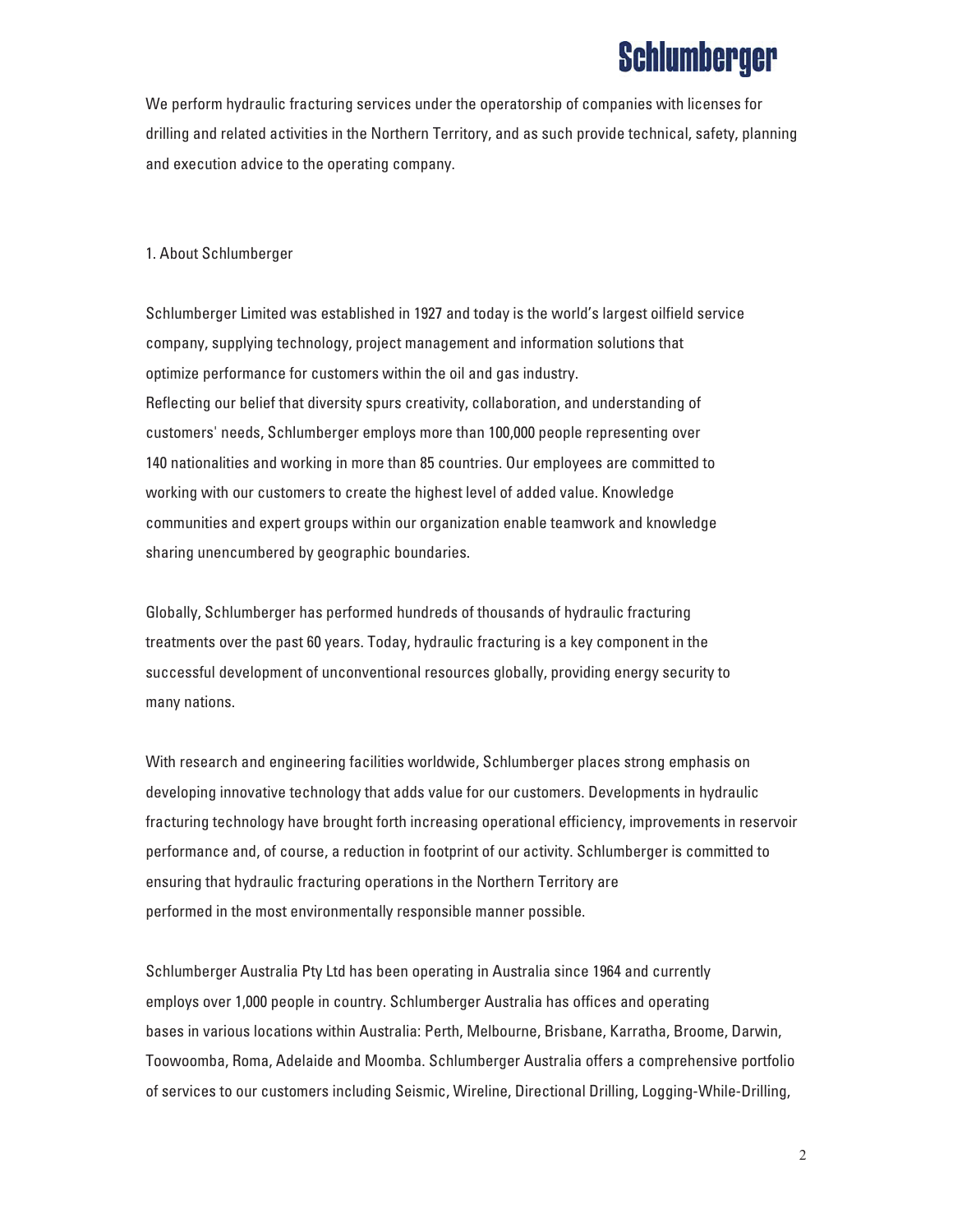Cementing, Fracturing, Coiled Tubing, Sand Management, Completions, Reservoir Monitoring, Flow Assurance, Artificial Lift Systems, Perforating, Surface Well Testing, Slickline, Mud Logging, Software Solutions, Data & Consulting Services, Water Services and Carbon Services. Schlumberger Australia spends nearly \$180 million annually with Australian vendors, including over \$850,000 with indigenous suppliers

Schlumberger Australia has successfully completed over 500 stimulation treatments in three different states, including the completion of the first ever three horizontal multistage fractured wells in the remote region of the Georgina Basin. The Georgina Basin campaign lasted over 2 months, consuming over 1,000 man hours and performing a health, safety and environmentally incident free and successful campaign for the client.

In 2016, Schlumberger participated in the construction of several exploration wells in Northern Territory, including Amungee NW-1H shale gas well: 11 hydraulic fracturing stages placed across ~600m of shale. Over 2.5MM lb of sand and 67,000bbl of fluid pumped by Schlumberger crew with zero spills and zero incidents.

Schlumberger has recently received Australian specific accolades including:

- 2012 Santos CEO Award for Technical Excellence and Best Overall Performance awarded to the Frac Team
- Record for most hydraulic fracturing stages completed in a vertical well in one day in Australia
- Record for most hydraulic fracturing stages completed in a horizontal well in Australia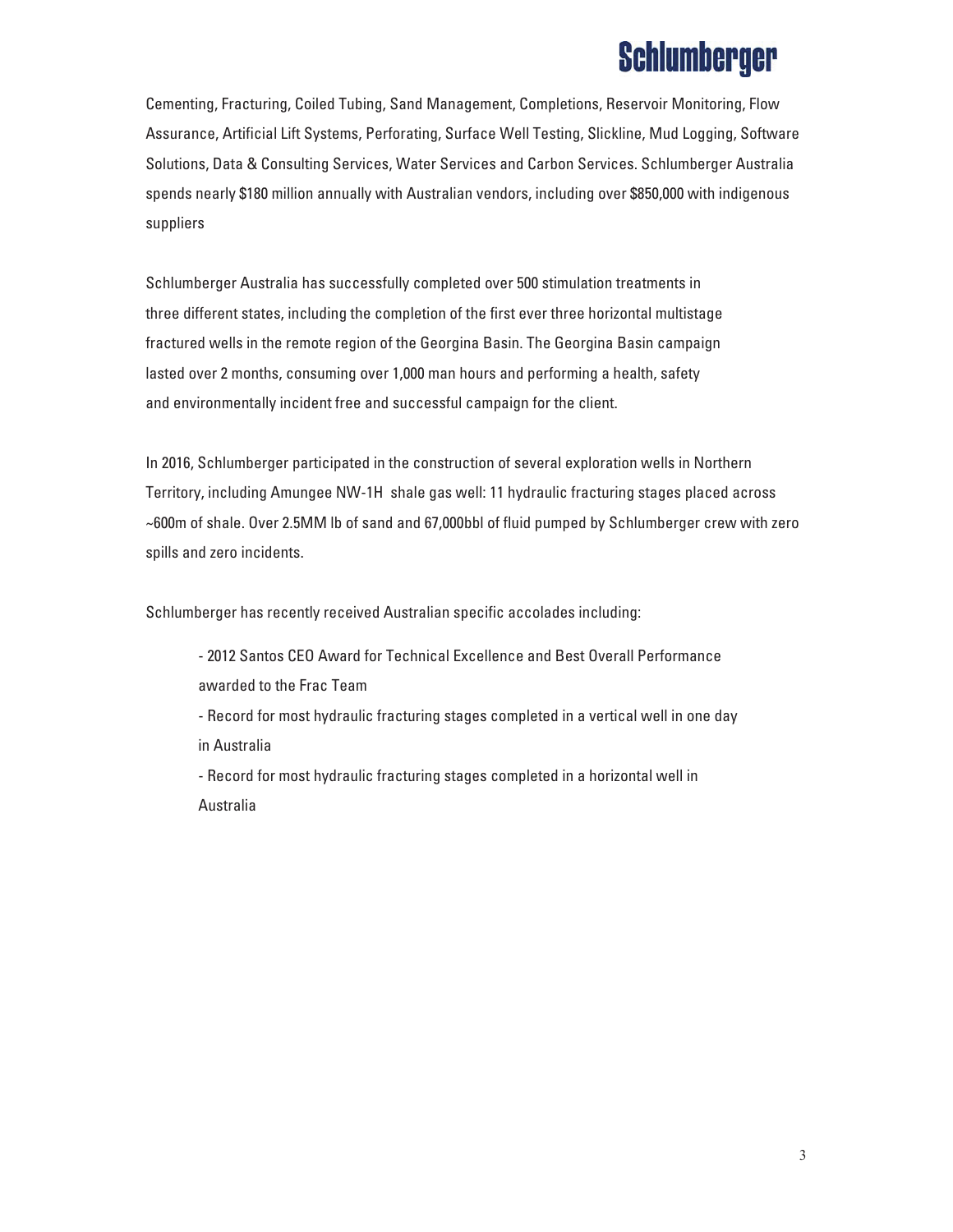#### 2. Overview of Unconventional Gas

Hydrocarbons from shale were first commercially produced in 1821 and from the 1860s through the 1920s gas was produced from shallow, low-pressure, naturally fractured shales in the eastern portion of the United States. However, today's "shale revolution" did not begin until 1985. That is when the first model for economically viable production from the Barnett Shale was developed. It took nearly 20 years and hundreds of wells to find the right formula, based on two transformative technologies: horizontal drilling and multistage hydraulic fracturing. Without these two technologies the "shale revolution" in the United States simply would not have occurred. In order for extremely low permeability shales to produce hydrocarbon at an economic rate, a large volume of rock must be exposed to a pressure drop. Hydraulic fracturing is the most effective technique ever developed to create the millions of square meters of shale surface area that can be exposed to a pressure drop in an efficient, cost effective manner. Horizontal wells allow us to create multiple hydraulic fractures, thus dramatically increasing this surface area, compared to what can be achieved from a single well.

Early combinations of horizontal drilling and hydraulic fracturing were not always successful economically. To improve shale economics, well operators and oilfield service companies have focused considerable brainpower and technical resources on reducing the unit cost of production through greater operational efficiency. From a production perspective, and according to the Institute for Energy Research, the United States now has more than 200 years capacity of technically recoverable oil reserves and 110 years' worth of natural gas at current rates of consumption, much of those from unconventional plays.

The tremendous advances in minimizing environmental impact are equally impressive:

- Production gains are at an average of three times greater than wells drilled in conventional reservoirs, allowing for fewer wells to achieve similar production totals.

- Pad drilling multiple horizontal wells from a single location reduces the land usage by over 70%.

- Drilling technologies, automation, and real-time data have reduced average time to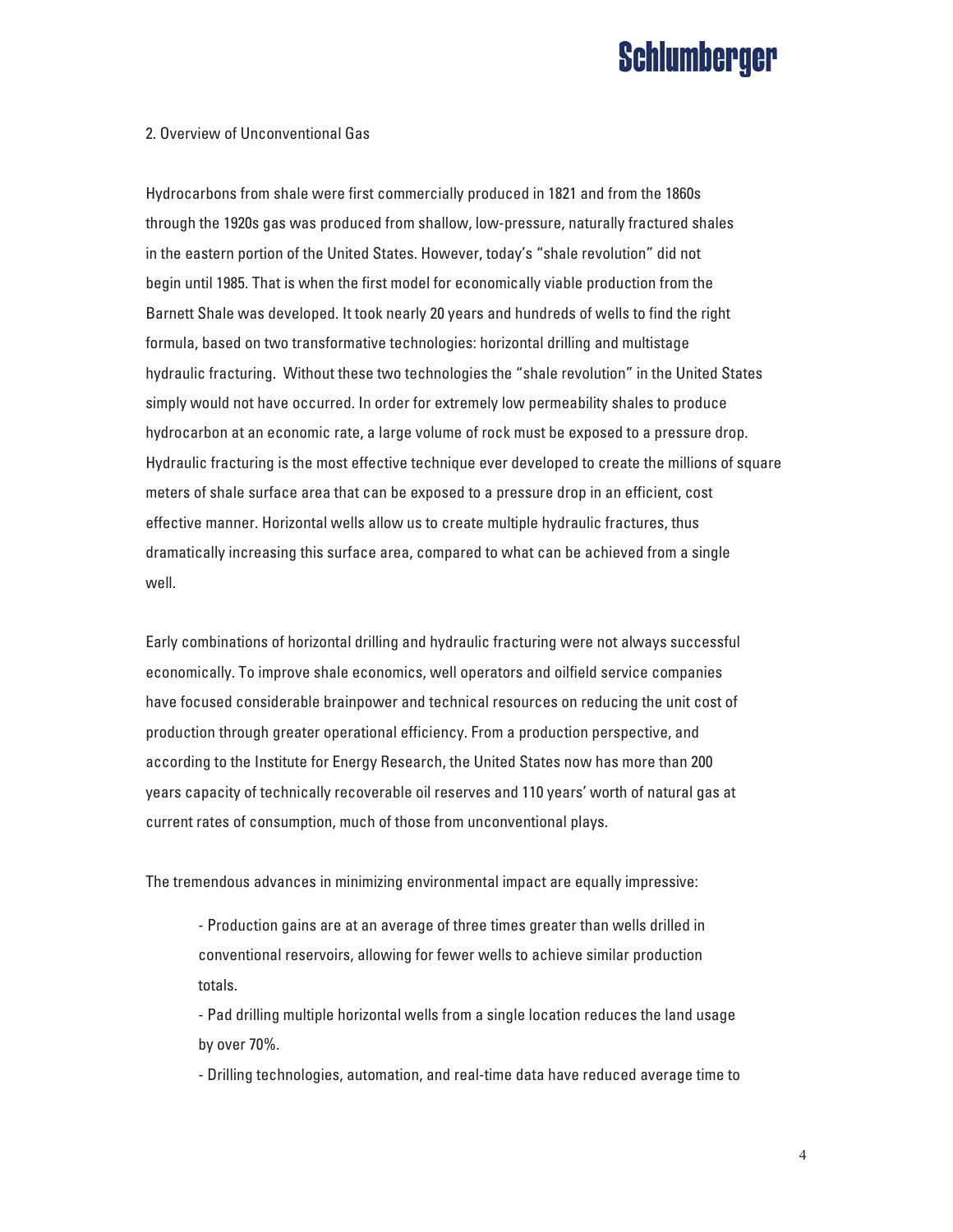total depth from 48 days to as low as 8 days.

However, development strategies pioneered in North America may not translate well overseas and cannot be simply exported to Australia. Local infrastructure, extensive services and resources requirement, and differing requirements for management of water and waste streams, emissions, and permitting are just a few of the factors that have to be managed properly in order to facilitate successful and environmentally responsible development of unconventional resources.

Successful navigation of a project begins in the exploration phase. The collection of reservoir data is critical to building a basin specific model. Tapping into our experiences in unconventional plays globally, and a thorough understanding of critical reservoir drivers, helps us to build localized models of the reservoir. In combination with local seismic data, we can identify key drivers to productivity and answer key questions in the decision making that leads up to the development phase:

- Where are the reservoir sweet spots?
- What are the mechanical stress and natural fractures?
- What portion of the target reservoir rock should a well be landed and completed?
- What is the optimal lateral length and perforation spacing?
- What will be stimulated?
- How will the reservoir rock respond to hydraulic fracturing?
- How will the reservoir produce?
- How many wells are needed and where should they be placed?

This process has allowed us to eliminate the drilling of hundreds of potentially unproductive wells, reducing resource requirements, waste and impact to the surrounding communities and environment.

3. Transparency of Fracturing Chemistry

Unconventional reservoirs require advanced stimulation techniques to produce at commercially viable rates. The process of hydraulic fracturing has proven to be the most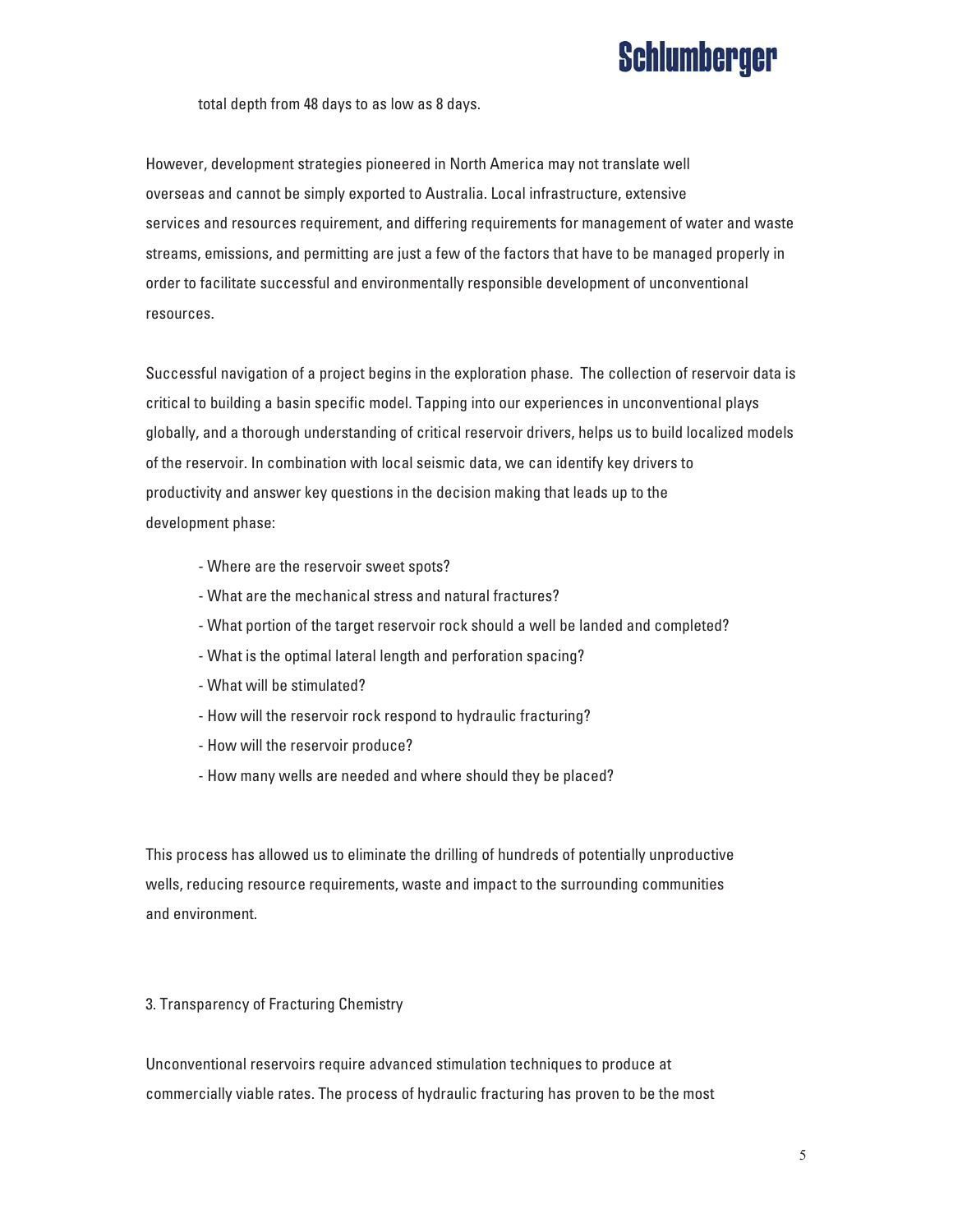efficient at stimulating the reservoir and recent advances in chemistry have helped to reduce the associated risks. Nonetheless, there are concerns raised by the general public as to the effects of fracturing chemistry as the process is used more broadly today.

Recognizing the need for a balance in transparency of fracturing chemistry to the public and protecting proprietary chemistry, Schlumberger developed a process for full disclosure. This process, called system-style disclosure, divulges all known chemistry pumped into a hydraulically fractured well. This is achieved by decoupling the chemical constituents from their parent products thus making reverse engineering extremely difficult. While this process does not provide total protection of our proprietary chemistries, Schlumberger is committed to minimizing the use of "trade secrets" to achieve transparency in its disclosures to the public.

Schlumberger first introduced system-style disclosures in 2010 to satisfy the first of the regulatory required disclosure rules. Over the last seven years, Schlumberger has generated over 20,000 full disclosures intended for providing transparency to the public.

Originally created to strike a balance in providing information to the public and protecting proprietary technology as part of regulatory requirement, the system-style disclosures is being used voluntarily. As an example, in 2012, in the absence of any regulatory requirement, Schlumberger provided full disclosures to a client working in the Northern Territory.

4. Technologies to Further Minimize the Environmental Impact

Schlumberger is constantly striving to develop technologies that further minimize the environmental impact. Many of the recent advances introduced by Schlumberger were developed and commercialized specifically for their low impact features. A few examples include:

#### OpenFRAC\*:

First introduced in 2010, OpenFRAC was developed as a family of hydraulic fracturing products that avoided the use of certain undesired chemical constituents. Over the last four years, the chemicals that OpenFRAC avoids have been expanded to the current level.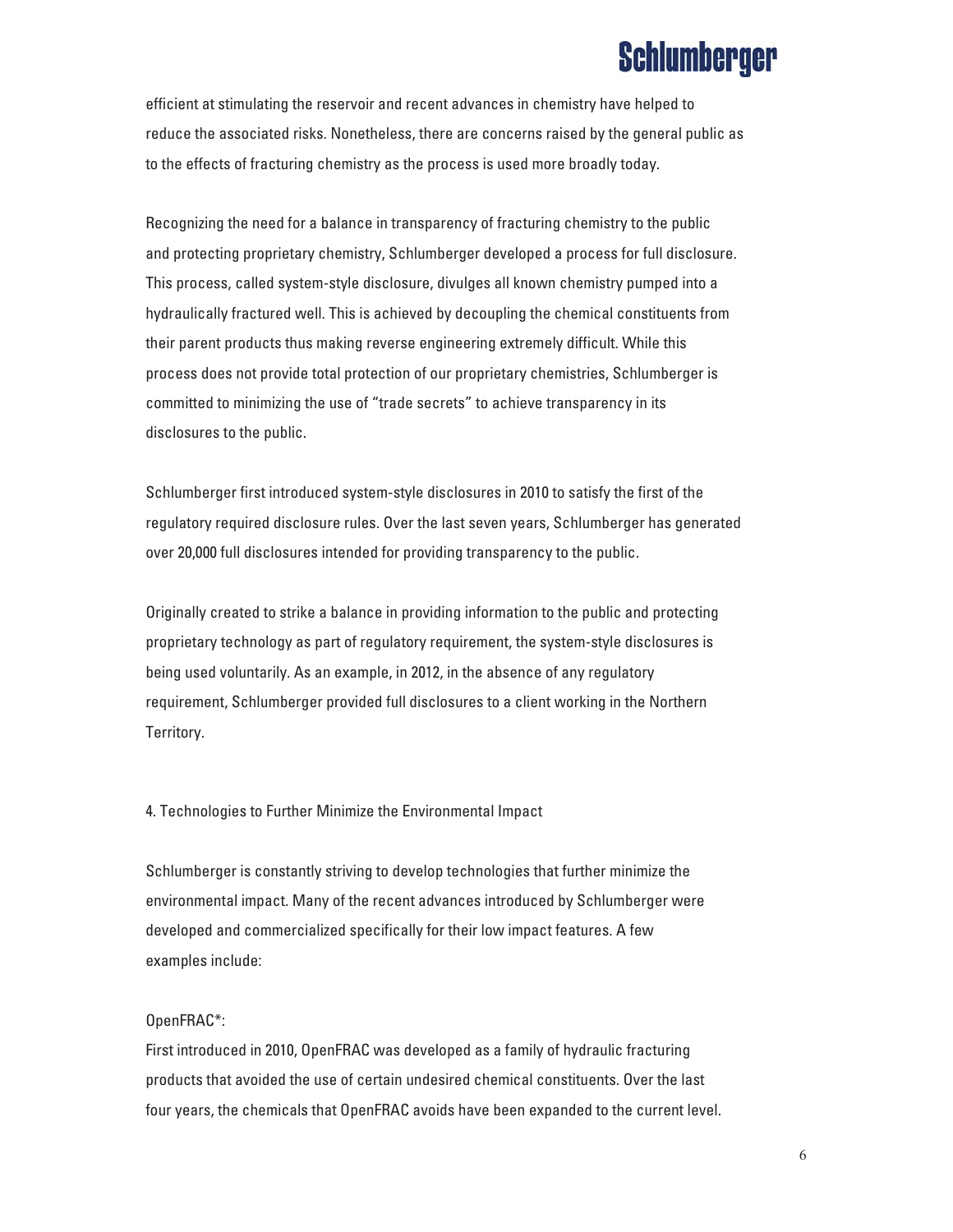At its highest screening levels, OpenFRAC products are defined to include only those that avoid the following:

- Priority Pollutants (United States EPA Reference)
- National Primary Drinking Water Contaminants (United States EPA Reference)
- Carcinogenic, Mutagenic & Reprotoxins, Category 1A, 1B & 2 (REACH Definitions)
- Nonylphenol Ethoxylates and other Alkylphenol Ethoxylates

Today, 92% of Schlumberger's hydraulic fracturing portfolio is classified as OpenFRAC. It is our goal to continue to advance the Schlumberger hydraulic fracturing portfolio to eliminate products that do not meet the OpenFRAC standard.

#### HiWAY\*:

As mentioned earlier, the process of hydraulic fracturing is extremely efficient at stimulating reservoir rock. In 2010, Schlumberger introduced a new process for hydraulic fracturing that both improved production and reduced water and proppant requirements. HiWAY, or flow-channel fracturing, combines an in-depth reservoir knowledge, unique hydraulic fracturing chemistry and specialized surface equipment with powerful fracturing modeling software. On average, HiWAY has increased production by 20% while reducing water requirements by over 25% and proppant requirements by nearly 40% on a per well basis. With over 24,000 fracturing treatments placed with this technology in 20 countries, HiWAY has conserved over one billion gallons of water and reduced proppant requirements by over three billion lbs. The reduction in water and proppant directly translates to a reduction in truck traffic on local infrastructure and has prevented over 35 million lbs of CO2 emissions globally. Products used as part of the HiWAY process meet OpenFRAC standards.

#### UltraMARINE\*:

Today, placement of proppant into a target formation requires the use of water as a carrying medium. With multiple fracturing stages per well, the quantity of water utilized is significant. Modern chemistries have allowed the use of water sources that were previously unviable. Less than a year ago, Schlumberger introduced the first of what is envisioned to be a family of hydraulic fracturing products that are specifically designed to be utilized with alternative water sourcing. UltraMARINE is designed to use seawater as the base mix water for hydraulic fracturing. A major advantage of the approach of utilizing chemistry to use alternate water sources is that waste, typically generated as a by-product of conditioning water to a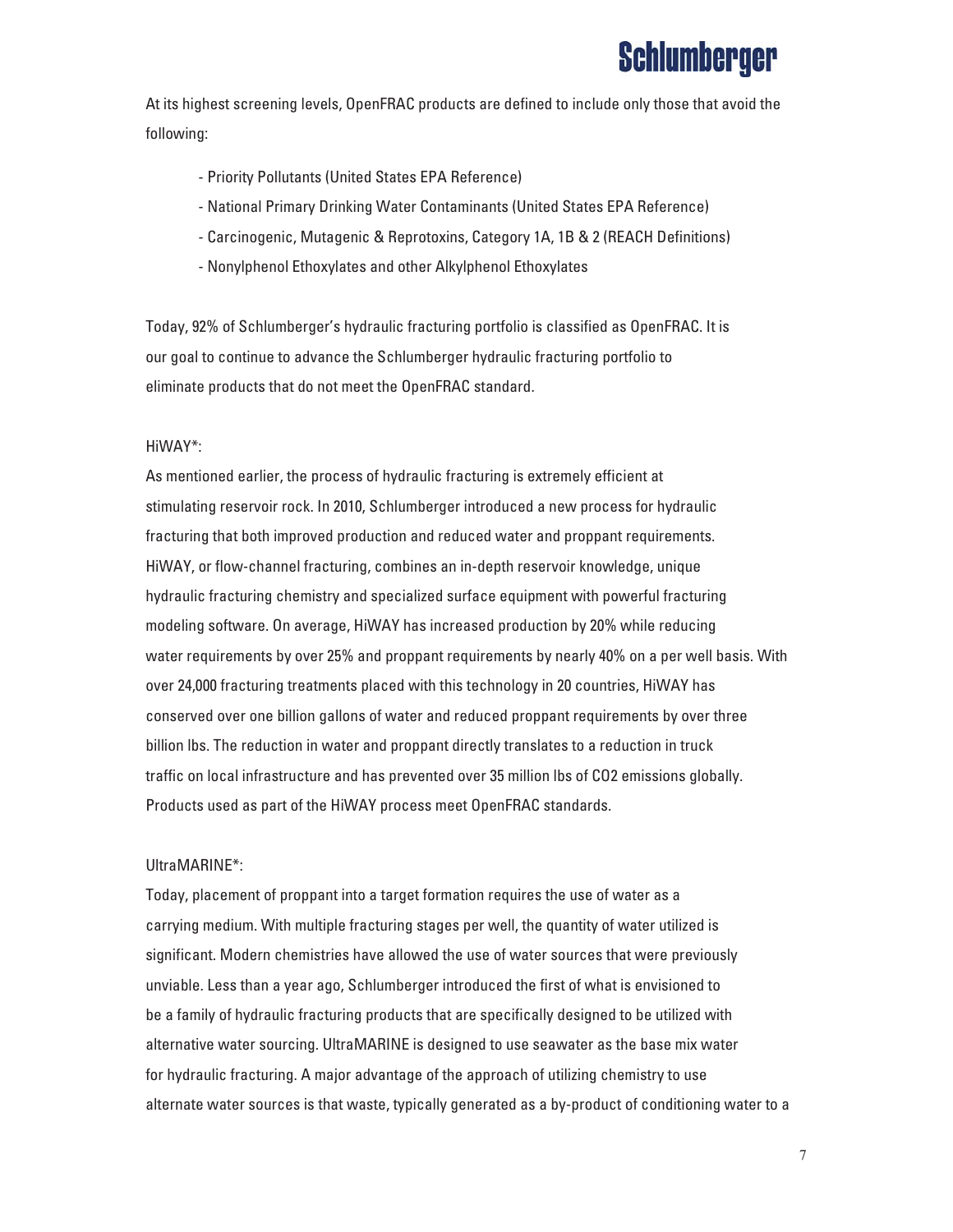suitable quality for use, is minimized. Additionally, the reliance on the highest-quality, and therefore the most valuable water resources, is reduced. Coupling technologies like UltraMARINE with HiWAY help to greatly reduce the use of fresh water sources in the hydraulic fracturing process. UltraMARINE meets OpenFRAC standards.

#### Mangrove\*:

The reservoir rock that is intended to be stimulated varies in its physical properties over even a relatively short distance. As such, wells intersecting the same reservoir rock may need variations in hydraulic fracturing designs in order to achieve maximum productivity. Tapping into our extensive reservoir management and modeling expertise, Schlumberger developed a software platform intended specifically to optimize design of field, well and hydraulic fracturing stage design. Additionally, the platform allows for a continuous process improvement based on experience that is gained from one well to another during the field development process. The use of Mangrove has proven to help improve the amount of reservoir rock effectively stimulated while minimizing the use of resources. In a recent campaign in China, Mangrove helped to increase well production three-fold while reducing water requirements by nearly 50%.

#### 5. Protecting Groundwater

For cased hole wells, a major component of wellbore construction is cement, which supports and protects well casings and helps achieve zonal isolation. Critical to safer, environmentally sound, and profitable wells, zonal isolation is created and maintained in the wellbore by the cementing process.

The cementing process includes not only the physical process of generating oil-well quality cement, but also starts with proper cement design. Schlumberger uses a sophisticated cement software platform called CemCADE\*. Since its commercialization three decades ago, CemCADE has continued to evolve to include components critical to achieving optimal cement placement, including drilling fluid removal, casing centralization, post-treatment evaluation and cement bond log response prediction. In addition to the cement design and evaluation tool, various cement chemistries have been developed to work in the specific downhole conditions that may exist. Those technologies include: